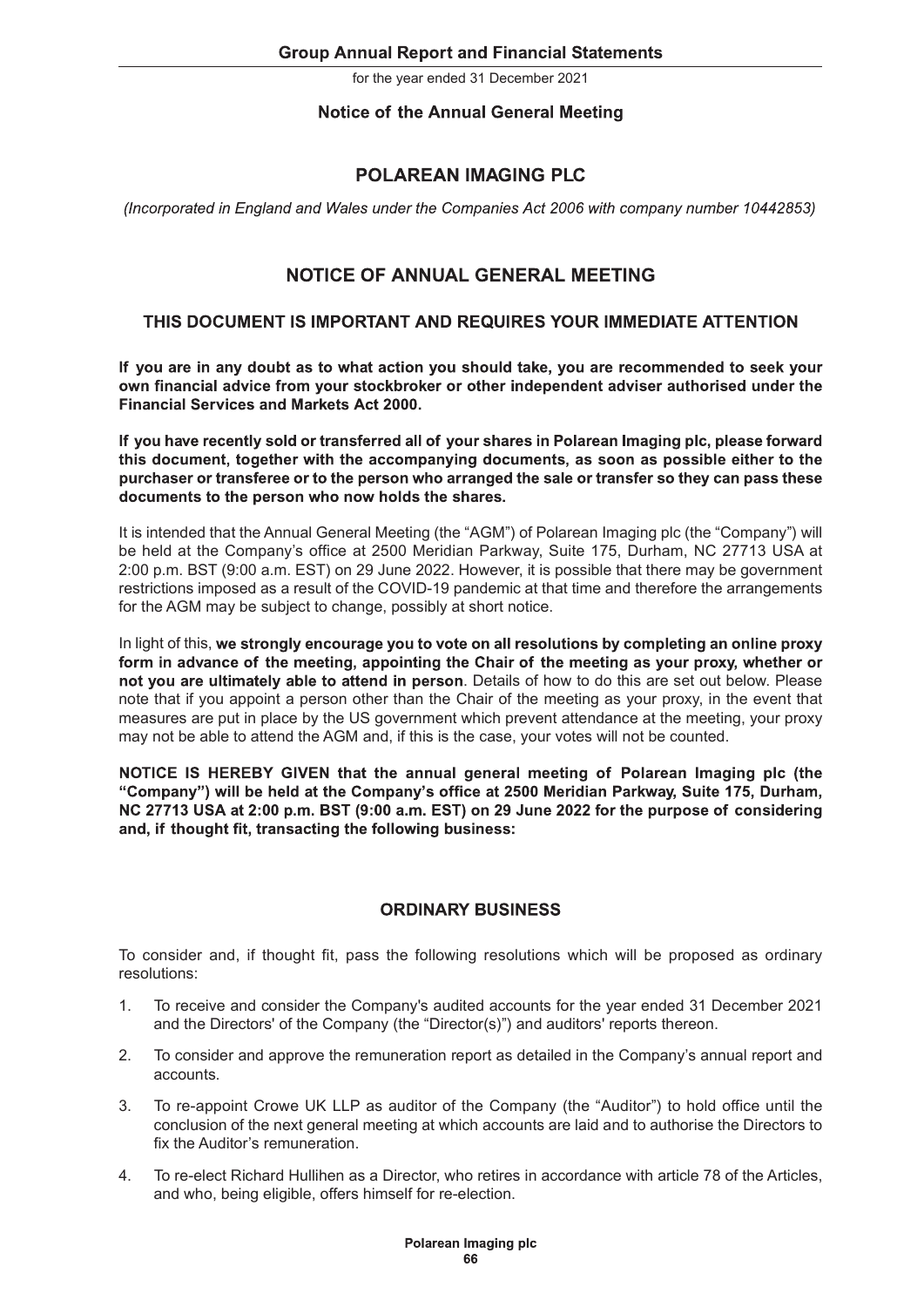# Notice of the Annual General Meeting (continued)

- 5. To re-elect Bastiaan Driehuys as a Director, who retires in accordance with article 78 of the Articles, and who, being eligible, offers himself for re-election.
- 6. To re-elect Frank Schulkes as a Director, who retires in accordance with article 83 of the Articles, and who, being eligible, offers himself for re-election.
- 7. To re-elect Daniel Brague as a Director, who retires in accordance with article 83 of the Articles, and who, being eligible, offers himself for re-election.
- 8. To generally and unconditionally authorise the Directors for the purpose of section 551 of the Companies Act 2006 (the "Act"), in substitution for all existing authorities to the extent unused, to exercise all the powers of the Company to allot or grant rights to subscribe for or to convert any security into shares in the Company up to an aggregate number of 31,865,998 ordinary shares of £0.00037 each ("Ordinary Shares") (being 15 per cent. of the total number of Ordinary Shares in issue as at the date of this notice) provided that this authority shall expire on the earlier of 15 months after the date of passing of this resolution or the conclusion of the annual general meeting of the Company next following the passing of this resolution, save that the Company may, before such expiry, make an offer or agreement which would or might require shares or equity securities, as the case may be, to be allotted or such rights granted after such expiry and the Directors may allot shares or equity securities or grant such rights, as the case may be, in pursuance of such offer or agreement notwithstanding that the authority conferred by this resolution has expired.

# **SPECIAL BUSINESS**

To consider and, if thought fit, pass the following resolution as a special resolution:

- 9. Subject to the passing of resolution 8 above, to empower the Directors, pursuant to the general authority conferred on them and section 570 of the Act, to allot equity securities (within the meaning of section 560 of the Act) for cash as if section 561 of the Act did not apply to any such allotment, provided that this power shall be limited to the allotment of equity securities:
	- 9.1. made in connection with an offer of securities, open for acceptance for a fixed period, to holders of Ordinary Shares of the Company on the register on a fixed record date in proportion (as nearly as may be) to their then holdings of such Ordinary Shares (but subject to such exclusions or other arrangements as the Directors may deem necessary or expedient to deal with any legal or practical problems under the laws or requirements of any recognised regulatory body or any stock exchange in any overseas territory or in connection with fractional entitlements); and/or
	- 9.2. wholly for cash (otherwise than pursuant to paragraph 7.1 above) up to an aggregate number of 31,865,998 Ordinary Shares.

This authority shall expire on the earlier of 15 months after the date of passing of this resolution and the conclusion of the annual general meeting of the Company next following the passing of this resolution but the Company may, before such expiry, make an offer or agreement which would or might require shares or equity securities, as the case may be, to be allotted or such rights granted after such expiry and the Directors may allot shares or equity securities or grant such rights, as the case may be, in pursuance of such an offer or agreement notwithstanding that the power conferred by this resolution has expired.

By Order of the Board

**Stephen Austin** Company Secretary

Registered Office: 27-28 Eastcastle Street London windows windows windows windows windows windows windows windows windows windows windows windows windows window

17 May 2022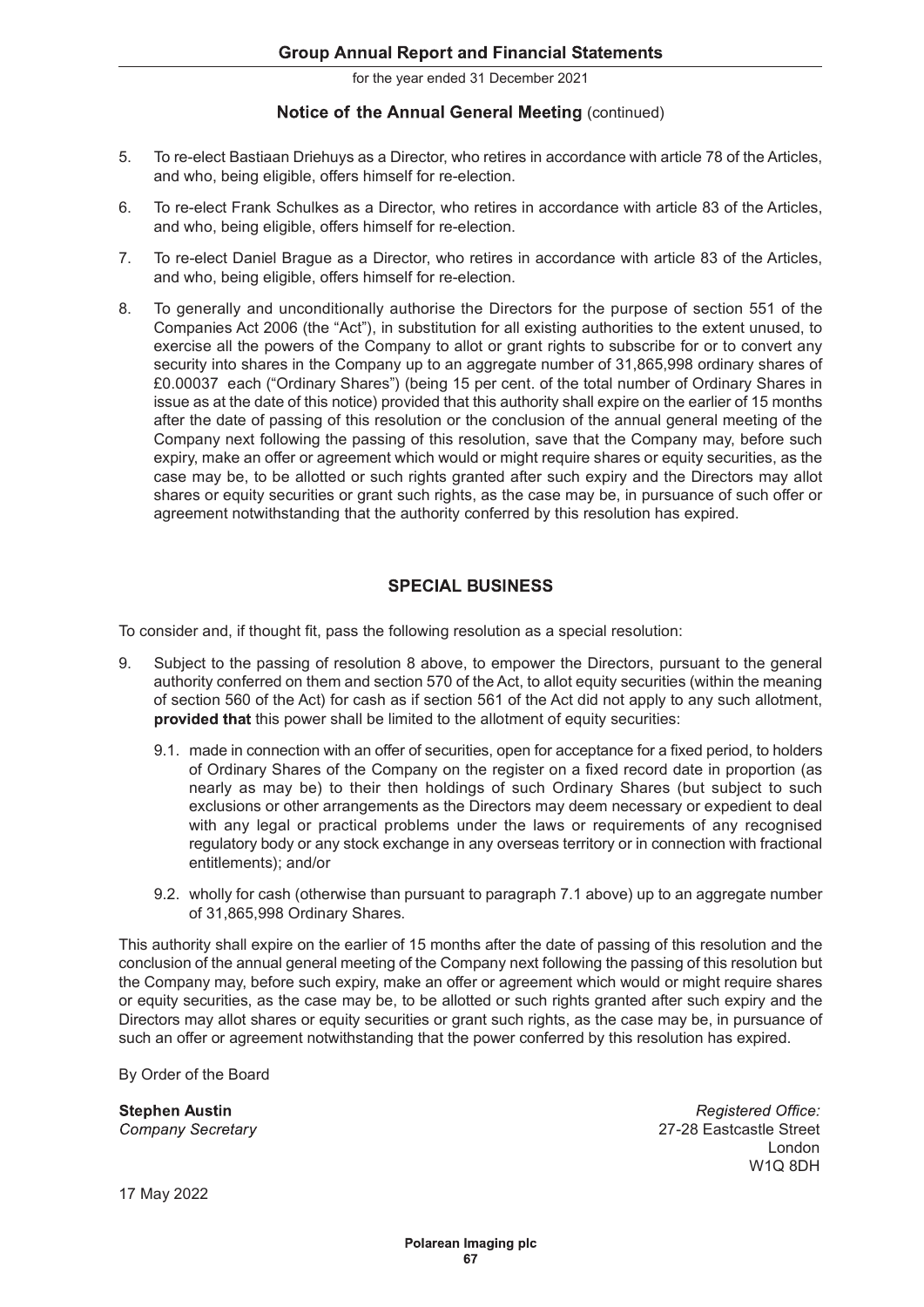#### **Notice of the Annual General Meeting (continued)**

#### **NOTES**

A shareholder entitled to attend and vote at the meeting convened by this notice is entitled to appoint one or more proxies to exercise all or any of their rights to attend, speak and vote on their behalf at the AGM. A proxy need not be a shareholder.

#### Arrangements for the meeting - COVID-19 outbreak  $(1)$

The continuing coronavirus (COVID-19) pandemic has previously led to the imposition of severe restrictions on public gatherings. Although it appears as at the date of this Notice that these will not apply on the date of the AGM, this remains subject to change. In the event that the AGM venue is closed on the date of the AGM, physical attendance in person at the AGM will not be possible, in which case the meeting will take place with the minimum necessary quorum of two shareholders which will be facilitated by the Company in line with the Government's social distancing advice as at that time.

On this basis, to safeguard Shareholders' and employees' health and to make the meeting as safe and as efficient as possible, the Board:

- l encourages Shareholders to submit their votes by proxy as early as possible, and Shareholders should appoint the Chairman of the meeting as their proxy. If a Shareholder appoints someone else as their proxy, that proxy may not be able to attend the AGM in person or cast the Shareholder's vote. All proxy appointments should be received by no later than 2:00 p.m. BST on 27 June 2022;
- strongly recommends CREST members to vote electronically through the CREST electronic proxy appointment service as your vote will automatically be counted. In addition, the Company has also decided that Forms of Proxy can also be submitted by Shareholders electronically (even outside CREST) by emailing a scanned copy of the signed personalised Form of Proxy to voting@shareregistrars.uk.com. Please contact Share Registrars Limited contact number on +44 (0) 1252 821390 for any further guidance. Dealing with paper proxies requires physical interaction such as post sorting and delivery, evaluation and manual input. Given the current situation, any task that requires a physical presence may be subject to disruption and sending a paper proxy is no guarantee of having your vote counted;
- l proposes that voting at the meeting will be conducted by means of a poll on all resolutions, with each Shareholder having one vote for each share held, thereby allowing all those proxy votes submitted and received prior to the meeting to be counted;
- encourages you to submit any question that you would like to be answered at the meeting by sending it, together with your name as shown on the Company's register of members and the number of shares held, to the following email address: polarean@walbrookpr.com so that it is received by no later than 2:00 p.m. BST on 24 June 2022. Please insert "AGM -Shareholder Questions" in the subject header box of your email. The Company will endeavour to respond to all questions received from Shareholders at the AGM or within seven days following the AGM; and
- will continue to closely monitor the COVID-19 situation in the lead up to the meeting and make further updates about the meeting on the Company's website at https://www.polarean-ir.com/content/news/corporate-news as necessary. Please ensure that you regularly check this page for updates.
- the AGM in person or central control to the Form of proxy appointments should be received by no leter than 200 p.m.<br>BST on 27 June 2022 car, if the AGM in agreements and the term of Proxy appointments and the value of Prox instructions on how to complete the form of proxy. For a proxy to be effective, the instrument appointing a proxy together with the power of attorney or such other authority (if any) under which it is signed or a notarised certified copy of the same must be deposited with the Companys registrars, Share Registrars Limited of 3 The Millennium Centre, Crosby Way, Farnham, Surrey, GU9 7XX, United Kingdom (the "Registrars") or by e-mail to voting@shareregistrars.uk.com, by 2:00 p.m. BST on 27 June 2022, or, if the AGM is adjourned, 48 hours before the time fixed for the adjourned meeting (excluding any part of a day that is not a business day). The completion and return of a form of proxy does not preclude a shareholder from subsequently attending and voting at the AGM in person if he or she so wishes. If a shareholder has appointed a proxy and attends the AGM in person, such proxy appointment will automatically be terminated. Company to the meeting will be conducted by means of a polion all resolutions, with each Shareholder having on one of the card share held, thereby allowing all those proxy votes submitted and received prior to the meeting platean@wealtookproom so that it is received by no later then 2.00 p.m. BST on 24 June 2022. Please insert "AQM<br>
will conduct the full name of a proximity and the AGM or within as ven day following the AGM. And<br>
will condu
- on the register of members at 2:00 p.m. BST on 27 June 2022 or, if the meeting is adjourned, 48 hours before the time of the adjourned meeting (excluding any part of a day that is not a business day), shall be entitled to attend or vote at the AGM in respect of the number of ordinary shares of £0.00037 each (the "Ordinary Shares") registered in their name at that time. Changes to the register of members after that time shall be disregarded in determining the rights of any person to attend or vote at the AGM.
- in the space provided with or without deleting 'the Chairman of the meeting.' A proxy need not be a Shareholder but must attend the meeting to represent the relevant Shareholder. The person whose name appears first on the Form of Proxy and has not been deleted will be entitled to act as proxy to the exclusion of those whose names follow. If this proxy form is signed and returned with no name inserted in the space provided for that purpose, the Chairman of the meeting will be deemed to be the appointed proxy. Where a Shareholder appoints as his/her proxy someone other than the Chairman, the relevant Shareholder is responsible for ensuring that the proxy attends the meeting and is aware of the Shareholder's voting intentions. Any alteration, deletion or correction made in the Form of Proxy must be initialled by the signatory/ies.